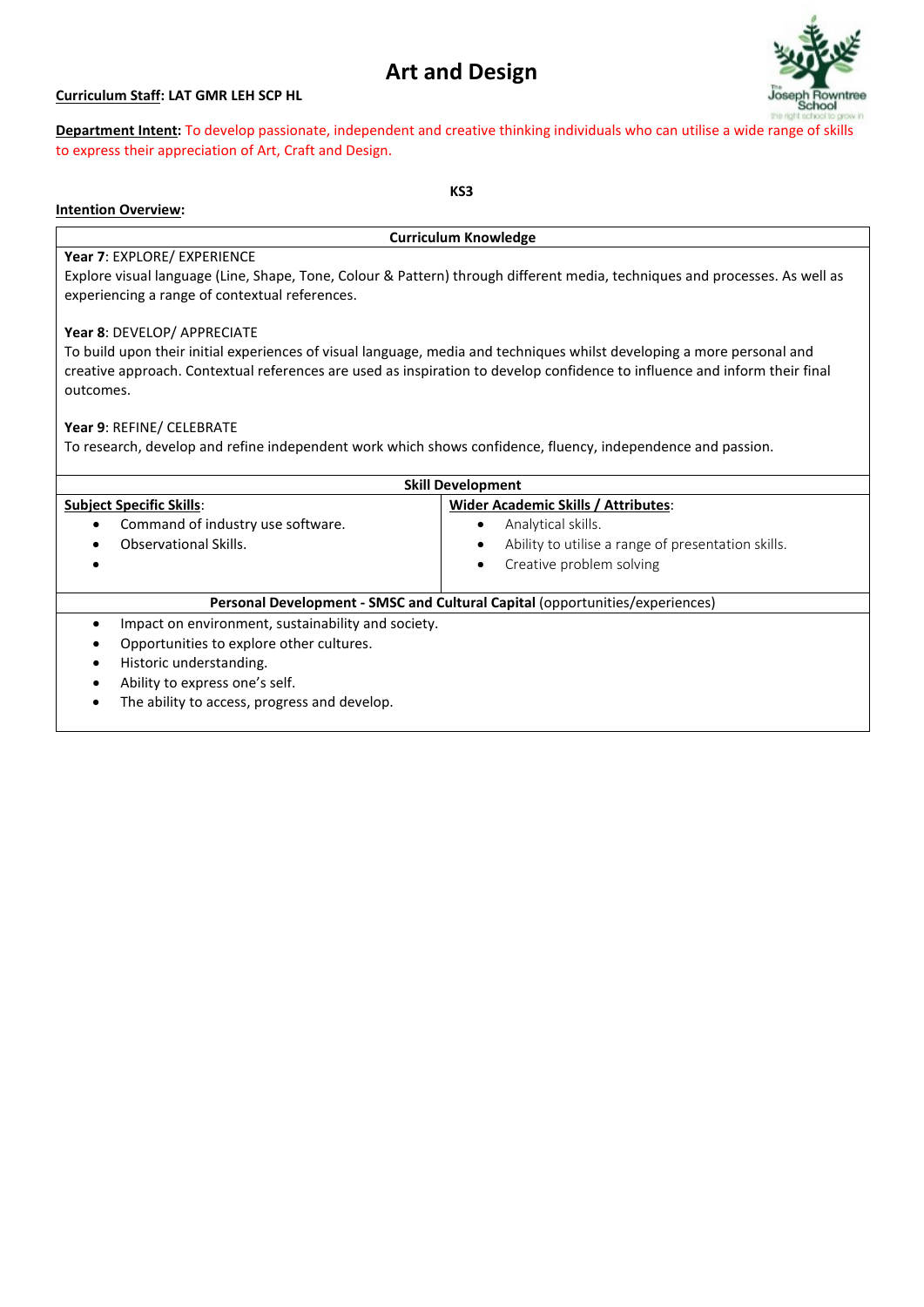**Intention Overview**: To develop passionate, independent and creative thinking individuals who can utilise a wide range of skills to express their appreciation of Art, Craft and Design in order to be successful at GCSE or BTEC Art & Design.

## **Curriculum Knowledge**

## **GCSE FINE ART & BTEC ART & DESIGN:**

Throughout the two-year courses' students will develop the following curriculum knowledge:

- An ability to effectively develop ideas through purposeful investigations.
- Demonstrate critical understanding of sources.
- Thoughtfully refine ideas.
- Effectively select and purposefully experiment with appropriate media, materials, techniques and processes.
- Skilfully record ideas, observations and insights through drawing and annotation, and any other appropriate means relevant to intentions, as work progresses.
- Competently present a personal and meaningful response and realise intentions.
- Express understanding of visual language.

# **Year 10**:

## BTEC:

Students cover a set of 4 units across the two years. 2 of these are internally chosen to develop and nurture them as young artists throughout year 10. The focus on visual language in both 2D and 3D forms the units and allows for students to experience the work of industry professionals, experiment with a range of different media, art forms and processes as well as continuously improving their confidence and skills in the art of observation.

## GCSE:

Students complete their first major project for their coursework throughout Y10 GCSE. The title 'Identity' supplies the students with a starting point to explore and towards the end of Y10 take off into their own areas of interest. They experience the work of artists and craftspeople through analytical research and imitation of the style. They delve into a wide range of different media and processes from traditional drawing and painting techniques to modern printing. This is all supported by a continuous development of observational and draftsman ship skills.

# **Year 11**:

BTEC:

Students complete their final internal project under the title of 'Introduction to Specialist Pathways in Art and Design' which provides the students the opportunity to be more independent in order to select their most successful area of art and develop their ideas towards a final brief.

Their final unit is the externally set task. This consists of a set of briefs provided by the exam board. Students have a set amount of time to develop ideas and explore outcomes. The final section of their course is a 10 hour exam in which they realise their intentions in a summative final piece.

GCSE:

Students complete their second coursework project with much more choice and independence. Scaffolding is in place to guide the students through the different assessment objects to gain marks and increase their final coursework mark. They select from 4 themes for this project.

Their final unit is the externally set task. This consists of a set of briefs provided by the exam board. Students have a set amount of time to develop ideas and explore outcomes. The final section of their course is a 10 hour exam in which they realise their intentions in a summative final piece.

| <b>Skill Development</b>                                                     |                                                                 |  |
|------------------------------------------------------------------------------|-----------------------------------------------------------------|--|
| <b>Subject Specific Skills:</b>                                              | <b>Wider Academic Skills / Attributes:</b>                      |  |
| Command of industry use software.<br>٠                                       | Analytical skills.<br>٠                                         |  |
| Observational Skills.<br>٠                                                   | Ability to utilise a range of presentation skills.<br>$\bullet$ |  |
| Draftsman ship<br>٠                                                          | Creative problem solving<br>٠                                   |  |
|                                                                              | Self-expression<br>٠                                            |  |
|                                                                              | Creative outlet                                                 |  |
| Personal Development - SMSC and Cultural Capital (opportunities/experiences) |                                                                 |  |
| Impact on environment, sustainability and society.<br>$\bullet$              |                                                                 |  |
| Opportunities to explore other cultures.<br>٠                                |                                                                 |  |
| Historic understanding.<br>$\bullet$                                         |                                                                 |  |
| Ability to express one's self.                                               |                                                                 |  |

• The ability to access, progress and develop.